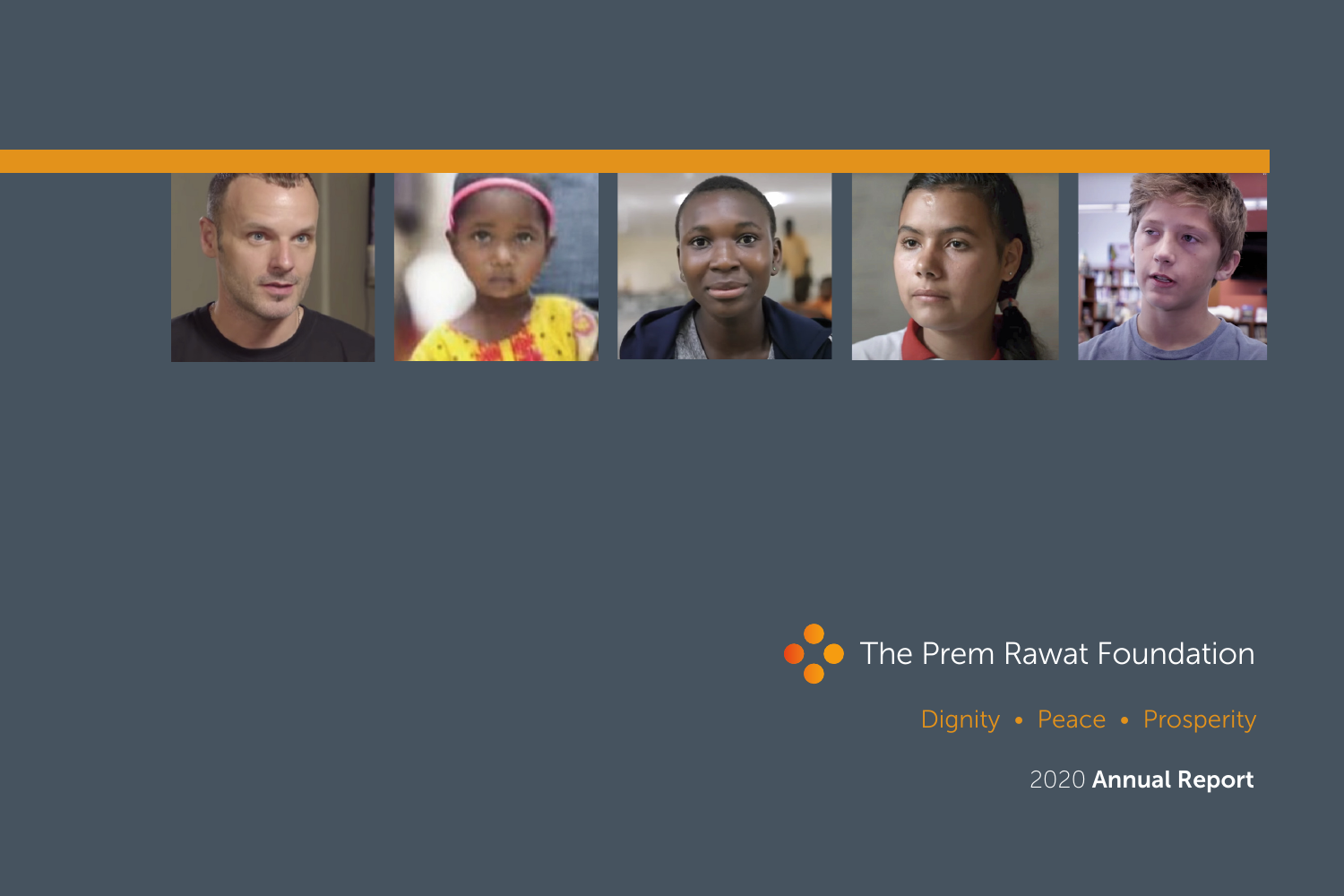Founded by Prem Rawat in 2001, TPRF has a wide international reach with initiatives and supporters in over 70 countries.



### The Prem Rawat Foundation

### Food for People

The Food for People (FFP) program takes an innovative approach to helping people emerge from poverty by providing nutritious meals, clean water, and educational opportunities to disadvantaged communities in India, Nepal, and Ghana. FFP has served more than 41 million nutritious meals. FFP has greatly improved health, school enrollment and achievement, and economic outlook.

### Humanitarian Aid

TPRF has given over 160 grants totaling over \$5 million to a variety of partner organizations in 40 countries to help victims of natural disasters and other challenges, providing food, water, medical care, and other aid.

#### Peace Education Program

The Peace Education Program is an innovative series of workshops that help people discover their own inner strength and personal peace. Excerpts of Prem Rawat's inspiring talks are at the heart of the workshops, giving participants the opportunity to focus on their own humanity and their inner resources such as choice, hope, and dignity.

### Forums for Peace

TPRF has sponsored more than 45 live events and forums with Prem Rawat and other leaders to build awareness that personal peace is the strongest foundation for world peace, including at prominent institutions such as the United Nations and **Overview Coverview European Parliament.**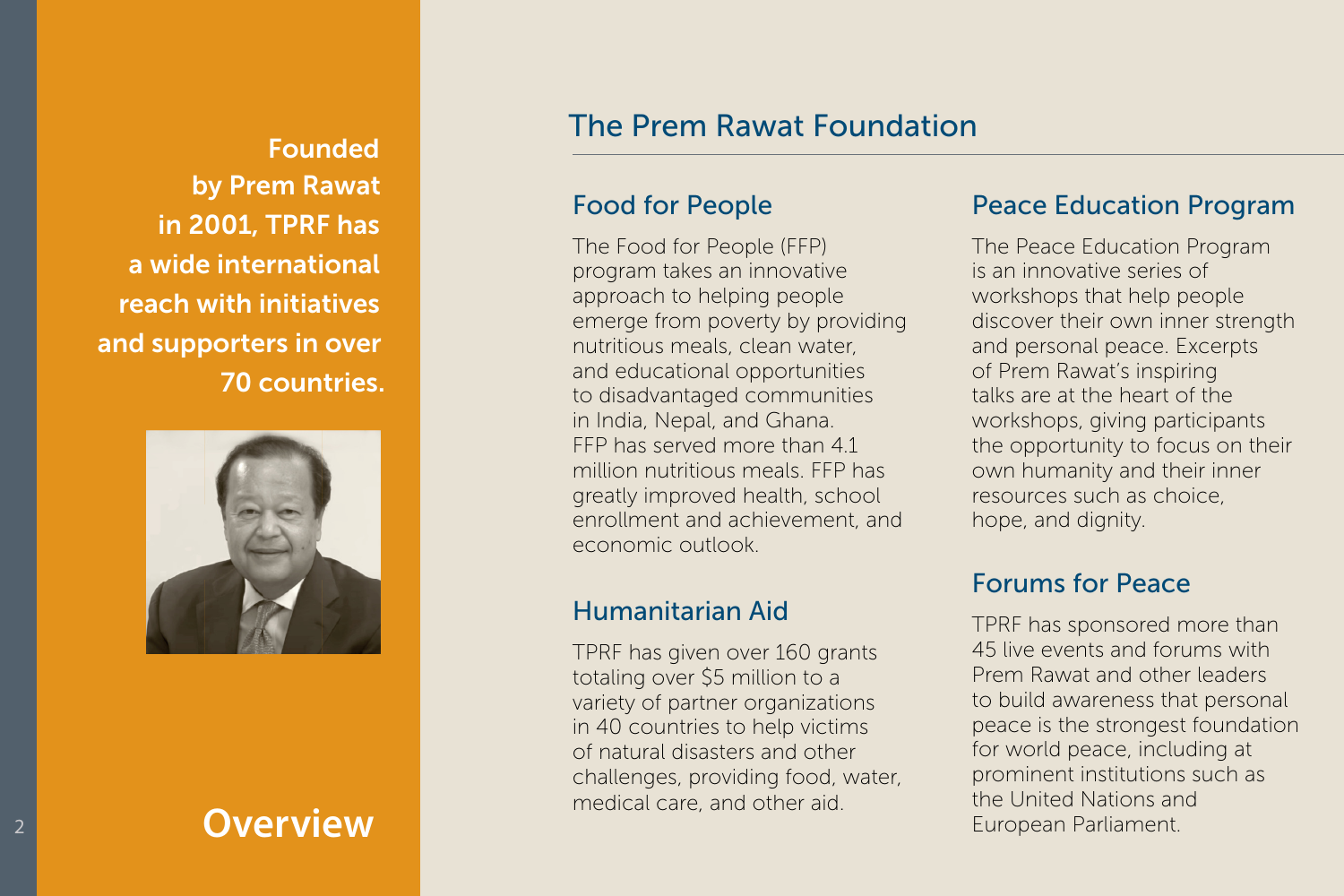

### Peace Education Program

#### Quotes from Participants

Over 43,900 people in 36 countries participated in Peace Education Program courses in 2020. Due to the COVID-19 pandemic, over 300 courses were offered virtually, facilitated by people trained in virtual presentations. Over 8,000 prison inmates took the course on tablets.

"The Peace Education Program has really transformed my life. Before, life seemed meaningless. Now I have found peace within, and it feels like a mixture of ice cream or sugar poured onto sweet honey. Life has become so adorable."

*Highschool student – Ghana*

"I gained much from this peace class: deepening realizations, understandings that allow me to see my life from a different angle, being touched in the heart, joy about so many truths that resonate inside."

*Participant, virtual group – Berlin, Germany* 

"This prison used to be very violent. Then someone decided to change the atmosphere of violence. We have been shown the opposite. We have been given a choice here. It is a pleasure coming to work now, because I no longer have to worry about the bloodshed."

> *Security Guard, Colonel, Everglades Correctional Institution (men) – Miami, Florida*

"Even though I am deprived of liberty, I am glad to be alive. I understand that I am important. I am sure that, thanks to the Peace Education course, I will leave a better human being."

*Inmate, Everglades Correctional Institution (men) – Miami, Florida*

"There can be a difficult situation on the outside, but if I am in a good place inside, I view things differently. I am noticing that I am more aware of when my head is agitated, and I can choose not to get into it."

*Participant, Avalon by the Sea Rehab Center – Malibu, Califonia*

### **2020 Highlights**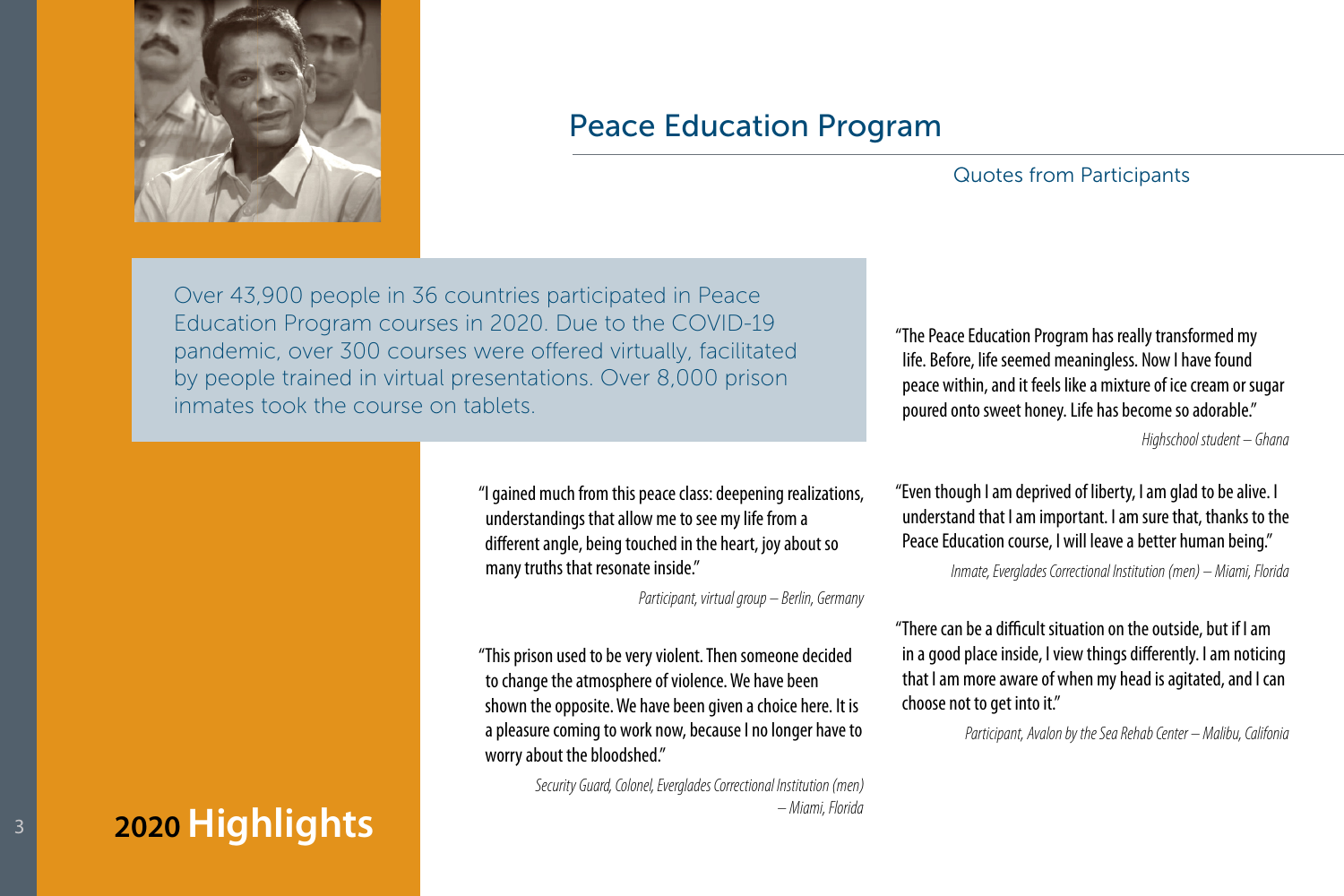



## **2020 Highlights**

### Peace Education Program

Two studies evaluating the impact of the Peace Education Program were completed in 2020:

Donald Sheppard from ACE Insights, New Zealand completed an Impact Assessment of the Peace Education Program, facilitated in Correctional Facilities across four continents and in seven countries. The study found that the program is "having a very positive effect on participants," resulting in attitudinal improvements such as empowerment and a willingness to change, and behavioral improvements such as better anger management and reduced fighting.

*See https://tprf.org/peace-education-program/ studies-endorsements/*

The Johannesburg Department of Social Development studied the results of the Peace Education Program on houseless people in shelters, finding that it helped over 95% of participants with benefits including enhanced self-awareness, tolerance, love, inner peace, contentment, and self-reliance. The Department designated the Peace Education Program as one of the essential services needed to help these people cope with the COVID-19 crisis.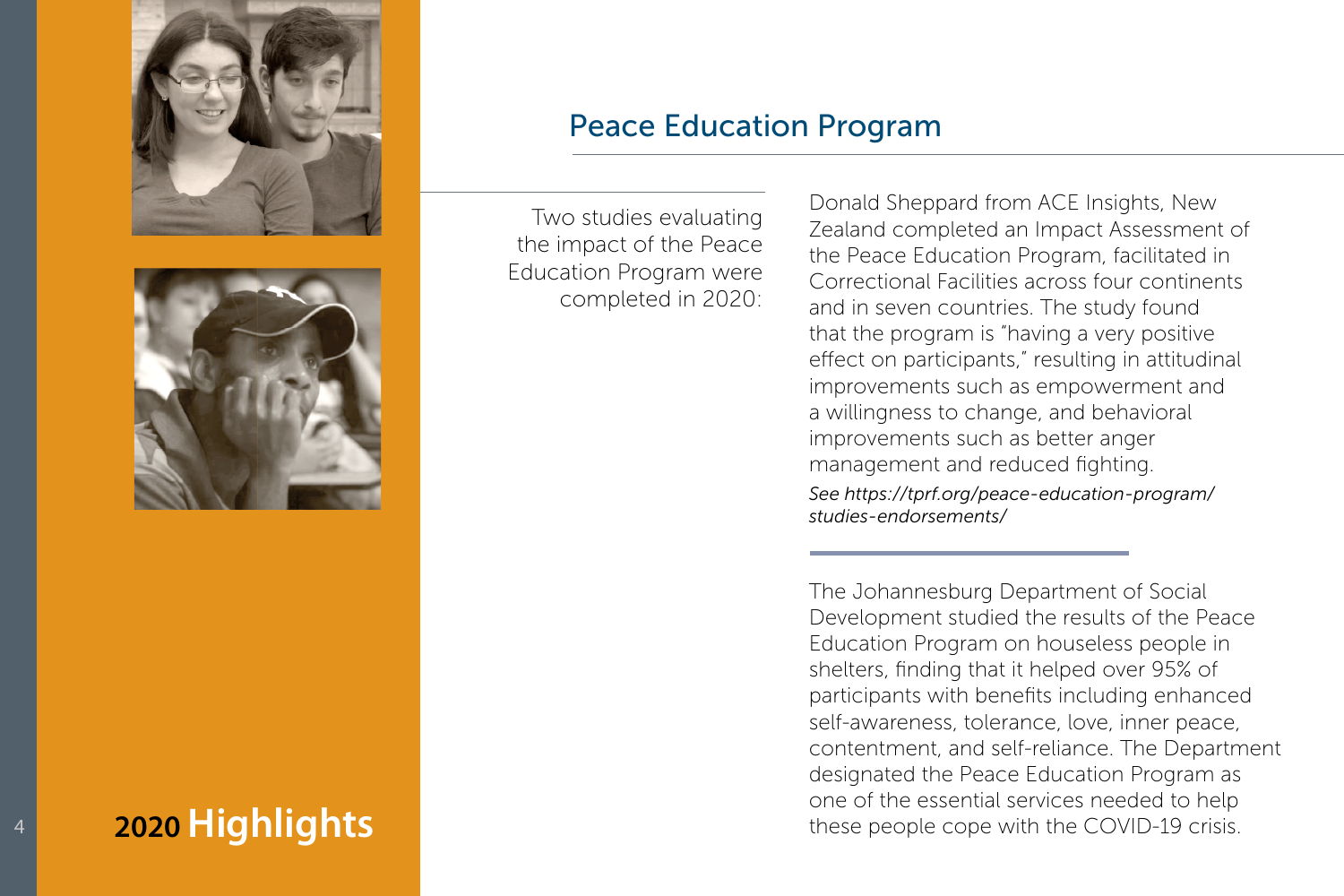

**2020 Highlights**

5

### Humanitarian Aid

In 2020, TPRF made grants totaling over \$300,000 to provide COVID-19 relief in the form of medical supplies, food, and shelter to people in Italy, Ecuador, Peru, Brazil, South Africa, and the United States.

After Cyclone Harold hit Fiji, TPRF gave a grant of \$30,000 to the Fiji Red Cross to give support to about 2,000 affected families. And, in the wake of Hurricanes Iota and Eta, TPRF made a grant of \$25,000 to World Food Kitchen to help victims in Honduras and another of \$15,000 to Americares to help people in Nicaragua and Colombia.

The Foundation also continued to subsidize an effort to provide sustainable food for indigenous people in Ecuador by supporting a seed bank of native seeds and teaching villagers how to plant community gardens.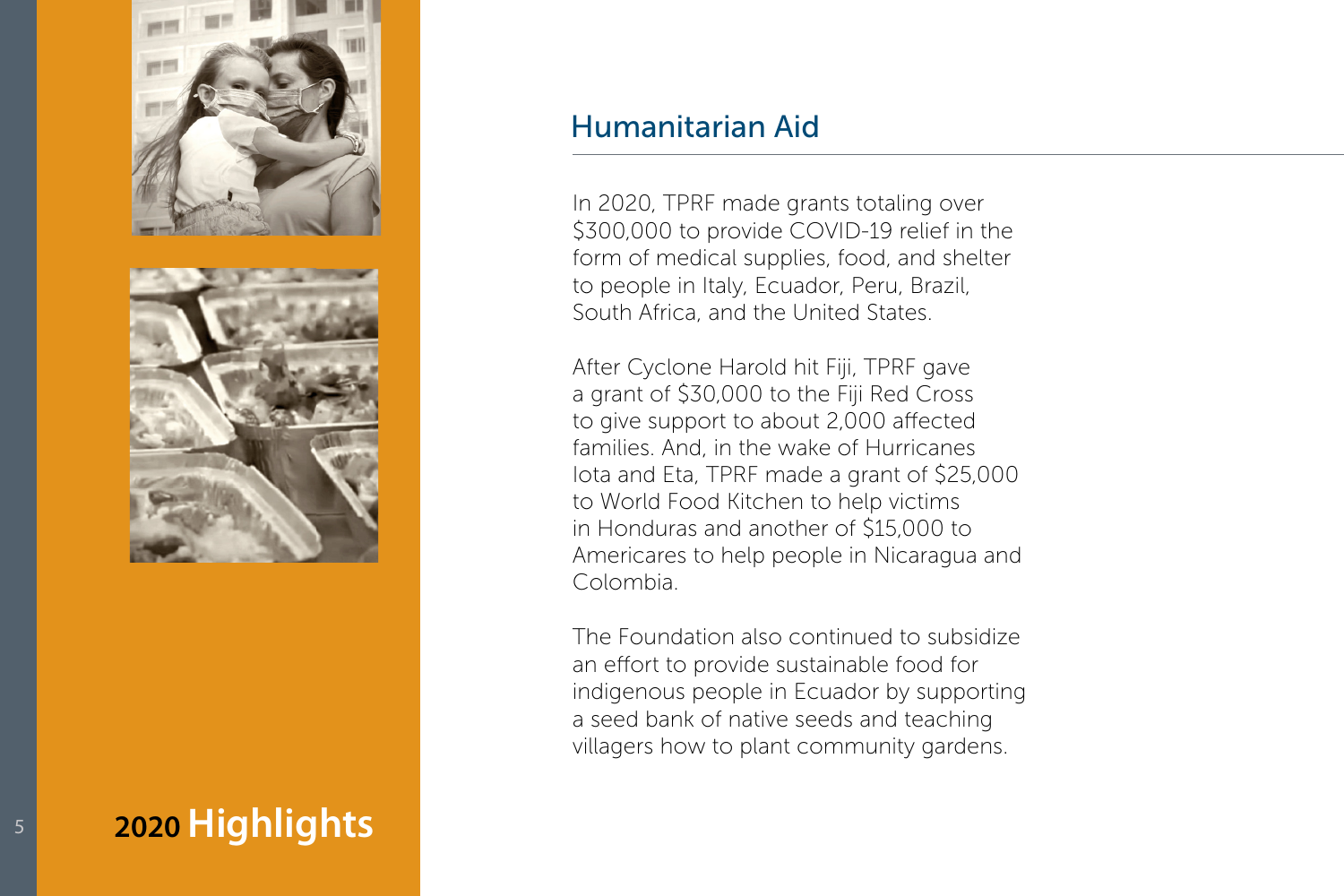

## **2020 Highlights**

### Food for People Program

TPRF's Food for People facilities shut down and reopened several times during the COVID-19 pandemic.

The India facility shut down meal service at the facility at the end of Q1 by government direction. They have continued to offer packages of dry food to people in need.

The Nepal facility has been delivering lunches to students at their schools whenever they have been open.

The Ghana facility was fully active in Q1 and continued to serve a smaller population for the rest of the year, with a total of over 59,000 meals served.

Altogether, the food kitchens were able to serve 166,875 meals to residents in their areas.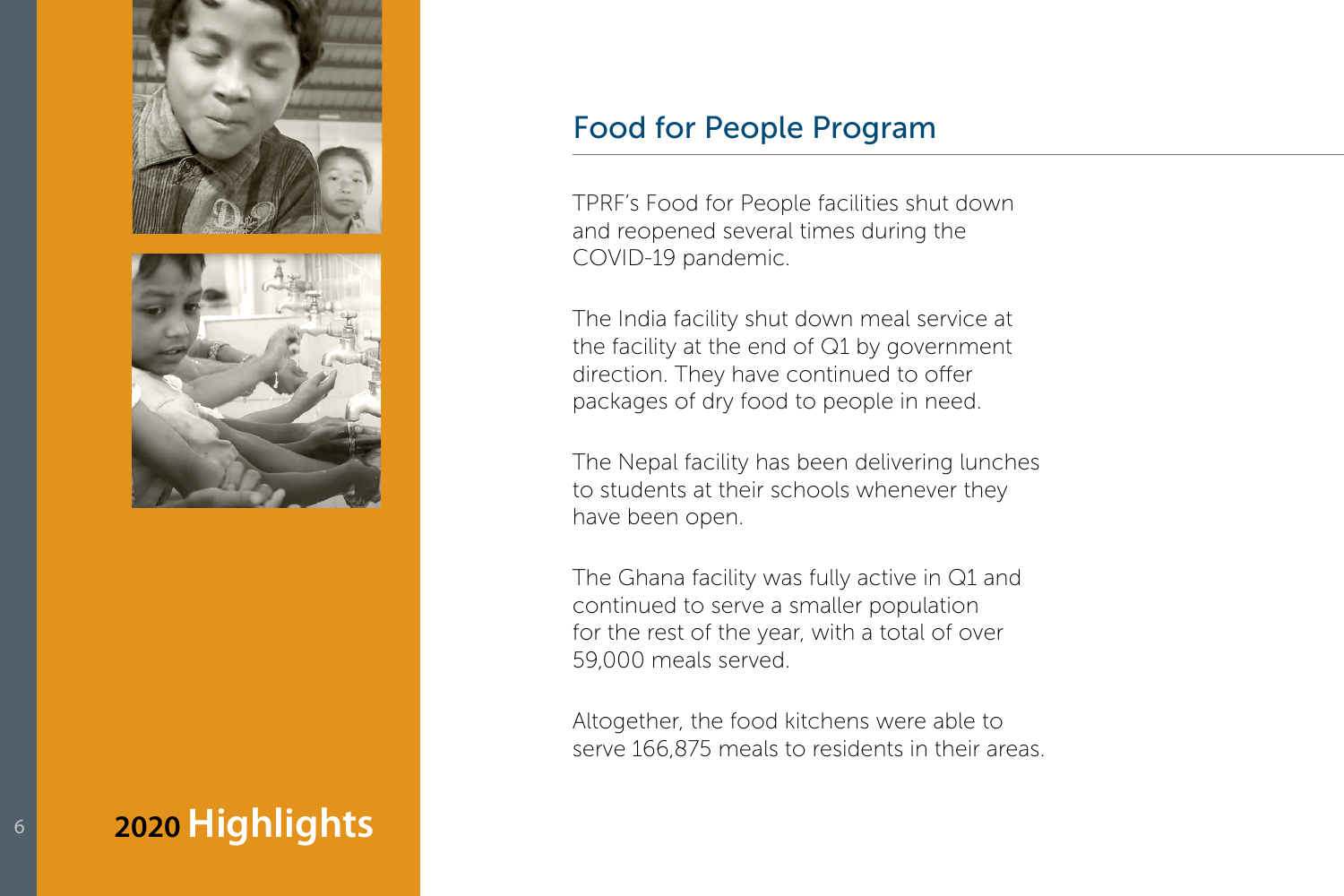#### **Statement of Financial Position Statement of Activities**

|                                           | Dec. 31, 2020 <sup>*</sup> | Dec. 31, 2019 <sup>*</sup> | Dec. 31, 2018 <sup>*</sup> |
|-------------------------------------------|----------------------------|----------------------------|----------------------------|
| <b>Assets</b>                             |                            |                            |                            |
| <b>Current Assets</b>                     |                            |                            |                            |
| Cash and Investments                      | \$1,245,916                | \$715,579                  | \$582,661                  |
| Short-term Investments                    | 863,221                    | 851,878                    | 818,303                    |
| <b>Contributions Receivable</b>           | 14,022                     | 42,994                     | 51,977                     |
|                                           | 2,123,159                  | 1,610,451                  | 1,452,941                  |
| Non-Current Assets                        |                            |                            |                            |
| Property & Equipment, net                 | 590                        | 32,162                     | 35,236                     |
| Long-term Investments                     | 771,165                    | 1,152,503                  | 1,621,791                  |
|                                           | 771,755                    | 1,152,503                  | 1,168,79                   |
| <b>Total Assets</b>                       | 2,894,914                  | 2,762,954                  | 2,621,732                  |
|                                           |                            |                            |                            |
| <b>Liabilities and Net Assets</b>         |                            |                            |                            |
| Accounts Payable &                        |                            |                            |                            |
| <b>Accrued Expense</b>                    | 9,451                      | 3,764                      | 35,811                     |
| Grants Payable                            | 74,750                     | $-00$                      | $-00$                      |
| <b>Total Liabilities</b>                  | 84,201                     | 3,764                      | 35,811                     |
|                                           |                            |                            |                            |
| Net Assets, Unrestricted                  | 2,810,713                  | 2,759,190                  | 2,585,921                  |
| <b>Total Liabilities &amp; Net Assets</b> | \$2,894,914                |                            | \$2,762,954 \$2,621,732    |
| * Statements from Audited Reports         |                            |                            |                            |

|                                    | Dec. 31, 2020* | Dec. 31, 2019* | Dec. 31, 2018* |
|------------------------------------|----------------|----------------|----------------|
| <b>Revenues and Other Support</b>  |                |                |                |
| Contributions and Grants           | \$2,192,182    | \$1,990,069    | \$1,706,458    |
| Gains on Investment                | 33,423         | 52,917         | 24,729         |
| <b>Total Revenues</b>              | 2,225,605      | 2,042,986      | 1,731,187      |
| Expenses                           |                |                |                |
| Program Services                   |                |                |                |
| Peace Initiatives                  | 841,155        | 793,318        | 683,133        |
| Peace Education Program            | 356,824        | 364,049        | 417,525        |
| Food for People                    | 217,099        | 256,309        | 170,000        |
| Other Humanitarian Programs        | 343,999        | 108,235        | 43,085         |
| <b>Total Program Services</b>      | 1,759,077      | 1,521,911      | 1,313,743      |
| <b>Support Services</b>            |                |                |                |
| Management and General             | 174,529        | 171,770        | 160,338        |
| Fundraising                        | 230,476        | 176,036        | 184,259        |
| <b>Total Support Services</b>      | 405,005        | 347,806        | 344,597        |
| Other expense on asset sale        | 10,000         | $-00$          | $-00$          |
| <b>Total Expenses</b>              | 2,174,082      | 1,869,717      | 1,658,340      |
| <b>Increase in Net Assets</b>      | 51,523         | 173,269        | 72,847         |
| Net Assets, Start of the Year      | 2,759,190      | 2,585,921      | 2,513,074      |
| <b>Net Assets, End of the Year</b> | \$2,810,713    | \$2,759,190    | \$2,585,921    |

### <sup>7</sup> **2020 Financials**

More information about TPRF's financial activity is available in the Audit Report issued by independent auditors, available on the website.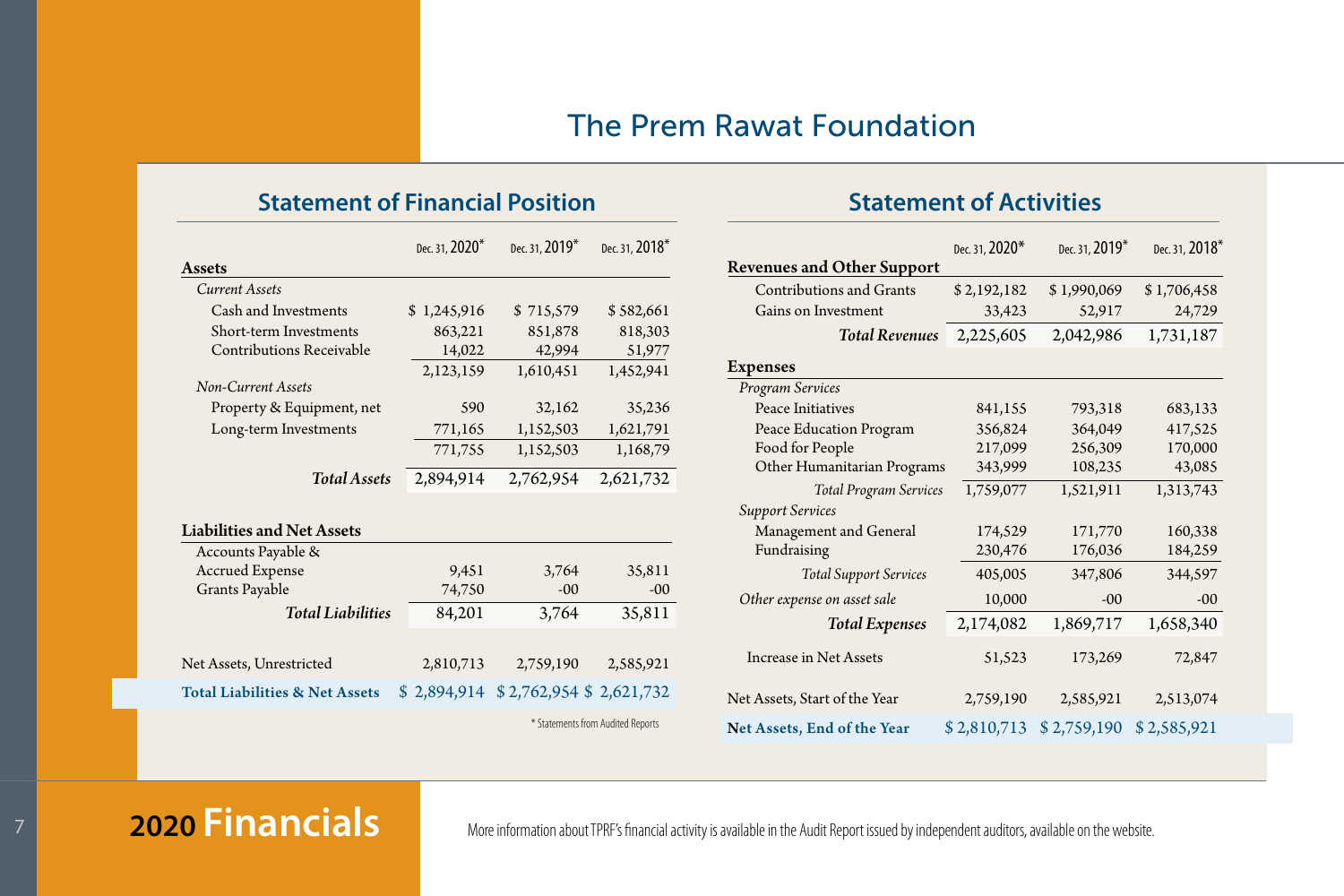

<sup>8</sup> **2020 Financials**

The Prem Rawat Foundation (TPRF) was created in 2001 and is a California not-for-profit public benefit corporation with a tax exempt 501(c)(3) status granted by the U.S. Internal Revenue Service. The accompanying Statements of Activities and Annual Measure of Financial Activity were prepared using generally accepted accounting principles. Audited financial statements and more detailed information are available at www.tprf.org along with the Organization's annual IRS FORM 990.